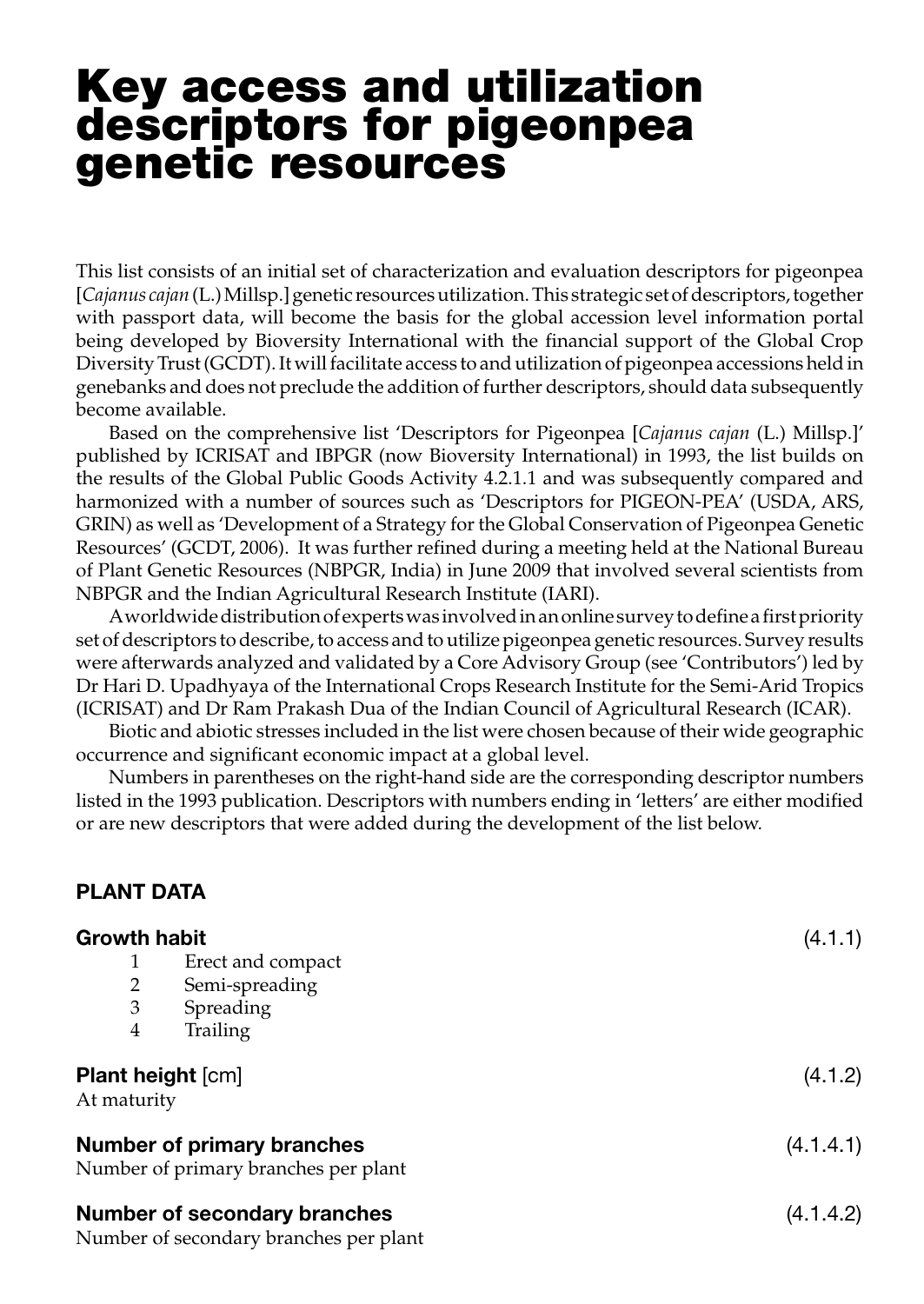|                          | Days to 50% flowering<br>From sowing or first irrigation/rainfall until 50% of plants flower                    | (4.2.1)  |
|--------------------------|-----------------------------------------------------------------------------------------------------------------|----------|
|                          | Days to 75% maturity<br>From sowing or first irrigation/rainfall to 75% maturity                                | (4.2.4)  |
| 1<br>$\overline{2}$<br>3 | <b>Flowering pattern</b><br>Determinate<br>Semi-determinate<br>Indeterminate                                    | (4.2.8)  |
| in a row                 | Seeds per pod<br>Average number of seeds of 10 randomly selected pods from three randomly selected plants       | (4.2.10) |
|                          | Pod bearing length [cm]<br>Distance between lowest and topmost pod on the plant                                 | (4.2.14) |
|                          | Pod number<br>Number of pods per plant. Recorded at maturity                                                    | (4.2.a)  |
| maturity                 | <b>Pod length [cm]</b><br>Maximum average length of 10 randomly selected mature pods. Recorded at physiological | (4.2.b)  |
|                          | Seed colour pattern                                                                                             | (4.3.1)  |
| $\mathbf{1}$             | Plain                                                                                                           |          |
| $\overline{2}$           | Mottled                                                                                                         |          |
| 3                        | Speckled                                                                                                        |          |
| 4                        | Mottled and speckled                                                                                            |          |
| 5                        | Ringed                                                                                                          |          |
|                          | Seed base colour                                                                                                | (4.3.2)  |
|                          | Royal Horticultural Society (RHS) colour codes are given in parentheses beside descriptor                       |          |
| states                   |                                                                                                                 |          |
| 1                        | White (yellow-white group 158C)                                                                                 |          |
| $\overline{2}$           | Cream (greyed-white group 156C)                                                                                 |          |
| 3                        | Orange (greyed-orange group 163B)                                                                               |          |
| $\bf 4$                  | Light brown (yellow-orange group 22C)                                                                           |          |
| 5                        | Reddish-brown (reddish-brown group 200D)                                                                        |          |
| 6                        | Light grey (grey-brown group 199B)                                                                              |          |
| 7                        | Grey (greyed-green group 197A)                                                                                  |          |
| 8                        | Purple (greyed-purple group 187A)                                                                               |          |

- 9 Dark purple (black group 202A)
- 10 Dark grey (black group 202B)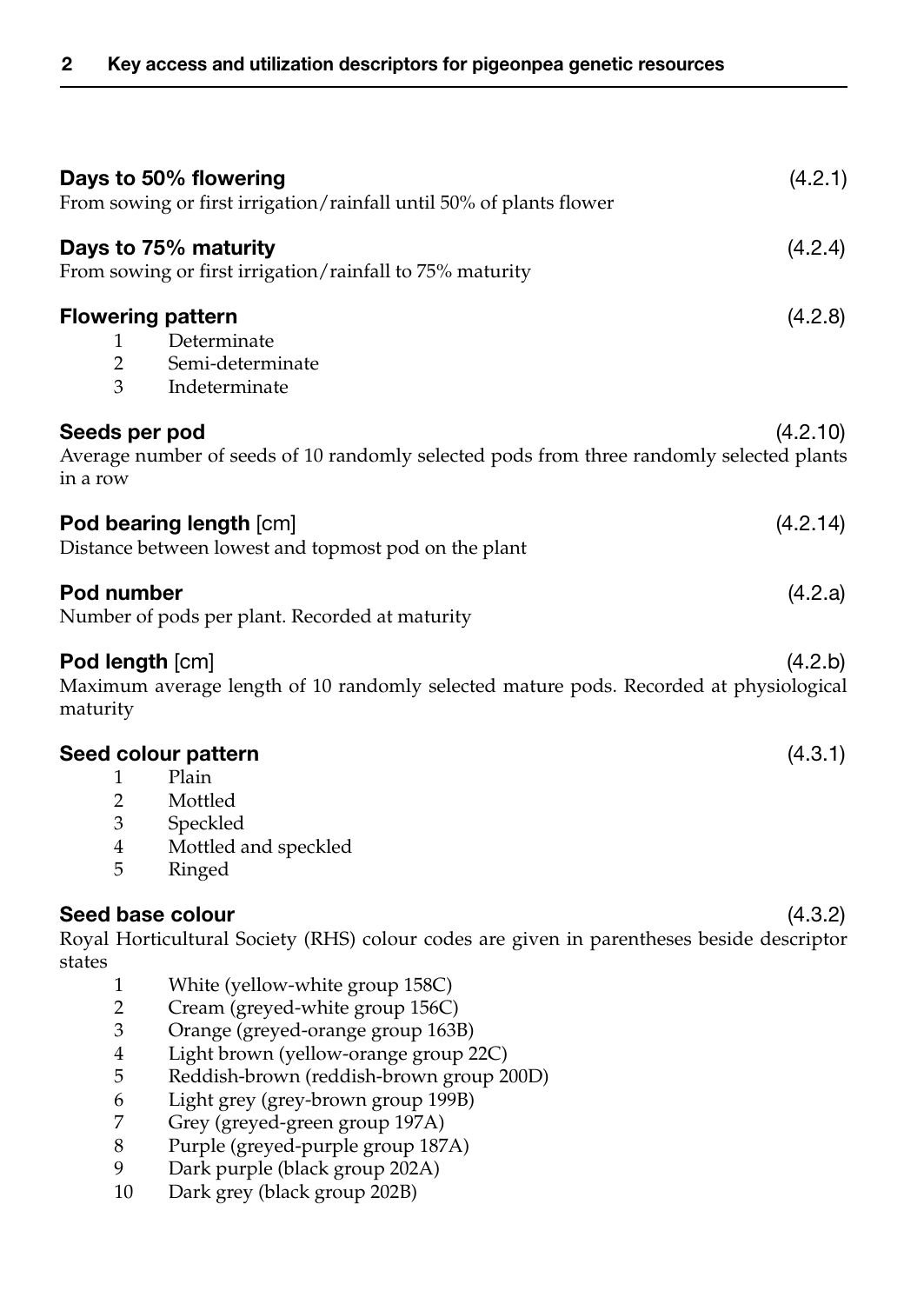| 100-seed weight $[g]$<br>Weight of air dried (10% moisture) seeds estimated from a random sample taken from total<br>row yield                               | (4.3.8)  |  |
|--------------------------------------------------------------------------------------------------------------------------------------------------------------|----------|--|
| Seed yield per plant [g]<br>Average seed yield of three randomly selected plants                                                                             | (6.1)    |  |
| <b>Harvest index</b><br>Ratio of total seed yield and total biological yield taken from three randomly selected plants<br>in a row                           | (6.1.1)  |  |
| <b>Shelling percentage [%]</b><br>Calculated from seed-pod ratio of three randomly selected plants in a row                                                  | (6.1.2)  |  |
| Seed protein content [%]<br>(6.2.1)<br>Whole seed crude protein percentage based on dry weight using the dye-binding method or<br>automatic protein analyzer |          |  |
| <b>ABIOTIC STRESSES</b>                                                                                                                                      |          |  |
| <b>Reaction to drought</b>                                                                                                                                   | (7.3)    |  |
| <b>Reaction to excess soil moisture</b>                                                                                                                      | (7.4)    |  |
| <b>Reaction to soil salinity</b>                                                                                                                             | (7.5)    |  |
| <b>Reaction to water logging</b>                                                                                                                             | (7.c)    |  |
| <b>BIOTIC STRESSES</b>                                                                                                                                       |          |  |
| Legume pod borer (Helicoverpa armigera; Etiella zinckenella;<br>Maruca testulalis)                                                                           | (8.1.6)  |  |
| <b>Pod fly</b> (Melanagromyza obtusa)                                                                                                                        | (8.1.8)  |  |
| <b>Bruchids</b> (Callosobruchus chinensis)                                                                                                                   | (8.1.10) |  |
| Phytophthora blight (Phytophthora drechsleri f.sp. cajani)                                                                                                   | (8.2.1)  |  |
| Fusarium wilt (Fusarium oxysporum f.sp. udum)                                                                                                                | (8.2.7)  |  |
| Sterility mosaic virus (SMV)                                                                                                                                 | (8.4.1)  |  |